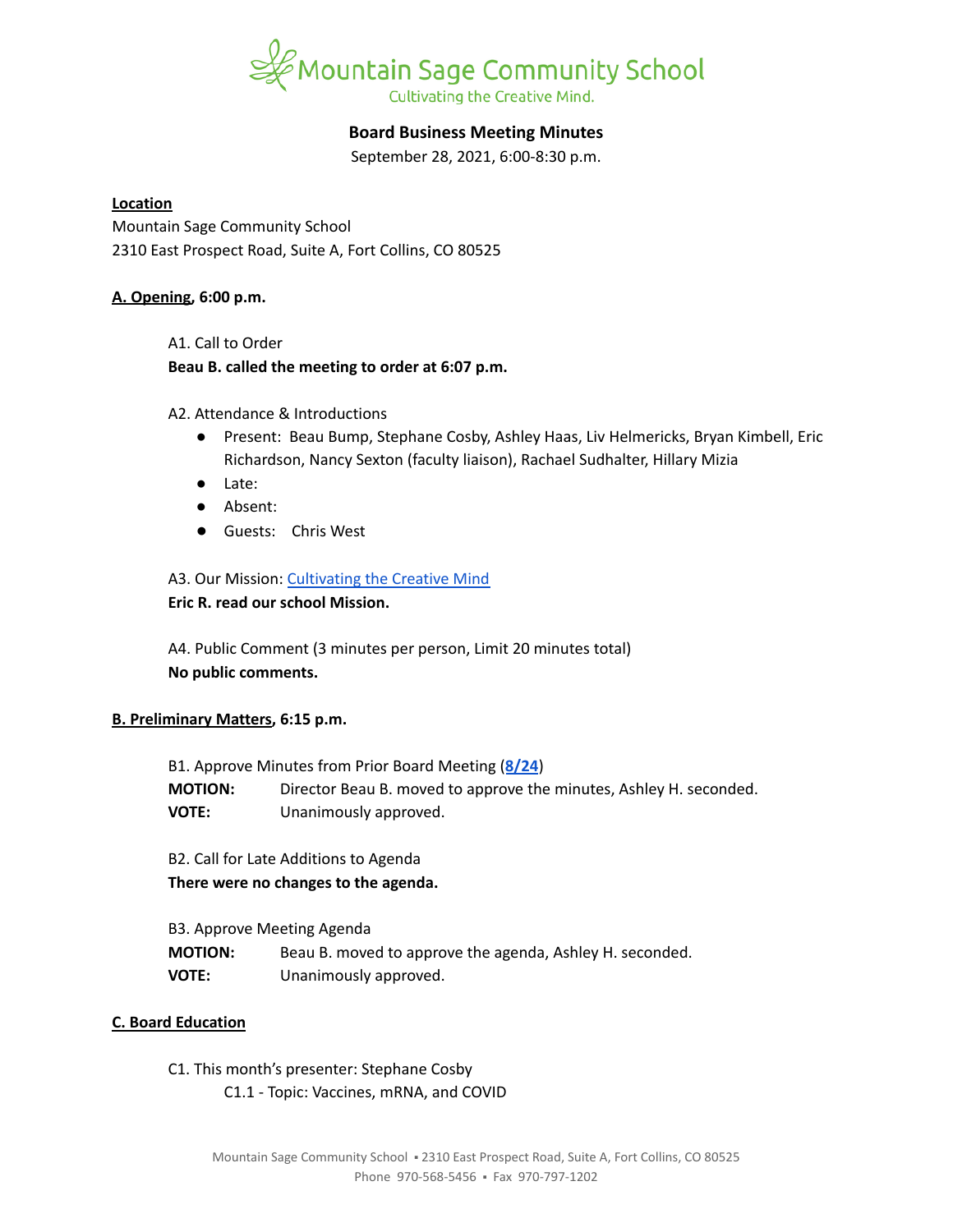

#### **D. Regular Business, 6:30 p.m.**

D1. Consent Agenda (Confirm Consent Designation)

D1.1 Policy Review (i.e. no discussion, if item pulled move to bottom of D):

D1.1.1 - School Policy Review: [GDQB](https://docs.google.com/document/d/1v4tGD07QFE56LKxTItzfu02rLfKRePcJk07Ao1XmLRg), [GDQD](https://drive.google.com/open?id=1Ewwb0RIPZasF4ZmW7YUI-MQyvjgK7_aGBF7_874vNm8), [IGA,](https://drive.google.com/open?id=17V0SGbIQdLADRZ5pwr_sr0Dl9RI-k8U9fvpsVhO2Cso) [IGD](https://drive.google.com/open?id=1dp0fAXOoFv1_XlJI0FYOgRRxLkpDFmdC1HH8hRpezBg)

**MOTION:** Director Eric R. moved to approve the school policies on the consent agenda, Bryan K. seconded.

**VOTE:** Unanimously approved.

## D2. Review [Strategic](https://docs.google.com/spreadsheets/d/1RR7z4DQ0Oq8Z29iw-TRpzfxcoDyemB4IFJY4Hpq8Y_k/edit?usp=sharing) Plan

- Each committee/responsible party to review the Strategic Plan for their areas, make any updates from the Next Steps and right. Prepare to discuss changes made and any suggestions for changes at any higher level at the next board meeting on 10/26.

## D3. School Director's Report (6:47pm)

D3.1 COVID Update

- Last week there was another COVID update from the Department of Public Health.
- We had two classes in pre-outbreak status. We are out of pre-outbreak status for one class. The school communicates with individual classes for pre-outbreak status. The other class will be out of pre-outbreak status on 9/30.
- Contract tracing ramps up if you are in pre-outbreak or outbreak status.
- Volunteers If a volunteer tests positive they are counted towards your status.
- Masks indoors, no masks outdoors.
- Encouraging eating outdoors, though that may be more challenging as the season changes.
- The number of positive cases so far have been manageable. Parents have typically self-quarantined.
- It's possible if a class has 50% of class missing due to required quarantine or positive test status that a class would have to be switched to remote learning for that class.
- Pre-outbreak seems to follow a progression (it hasn't been sudden). Remote learning would focus on core content, not specials.
- Hillary has been keeping the school's COVID page.
- Director Haas wanted to acknowledge that the staff have been great.
- The District has a contract tracing, but so far MSCS has not been included in that.
- There has been some confusion around antigen testing. Two negative tests in a row are required before a return to school, but that is if people are already testing weekly. For now at-home tests are not being accepted. The situation continues to evolve.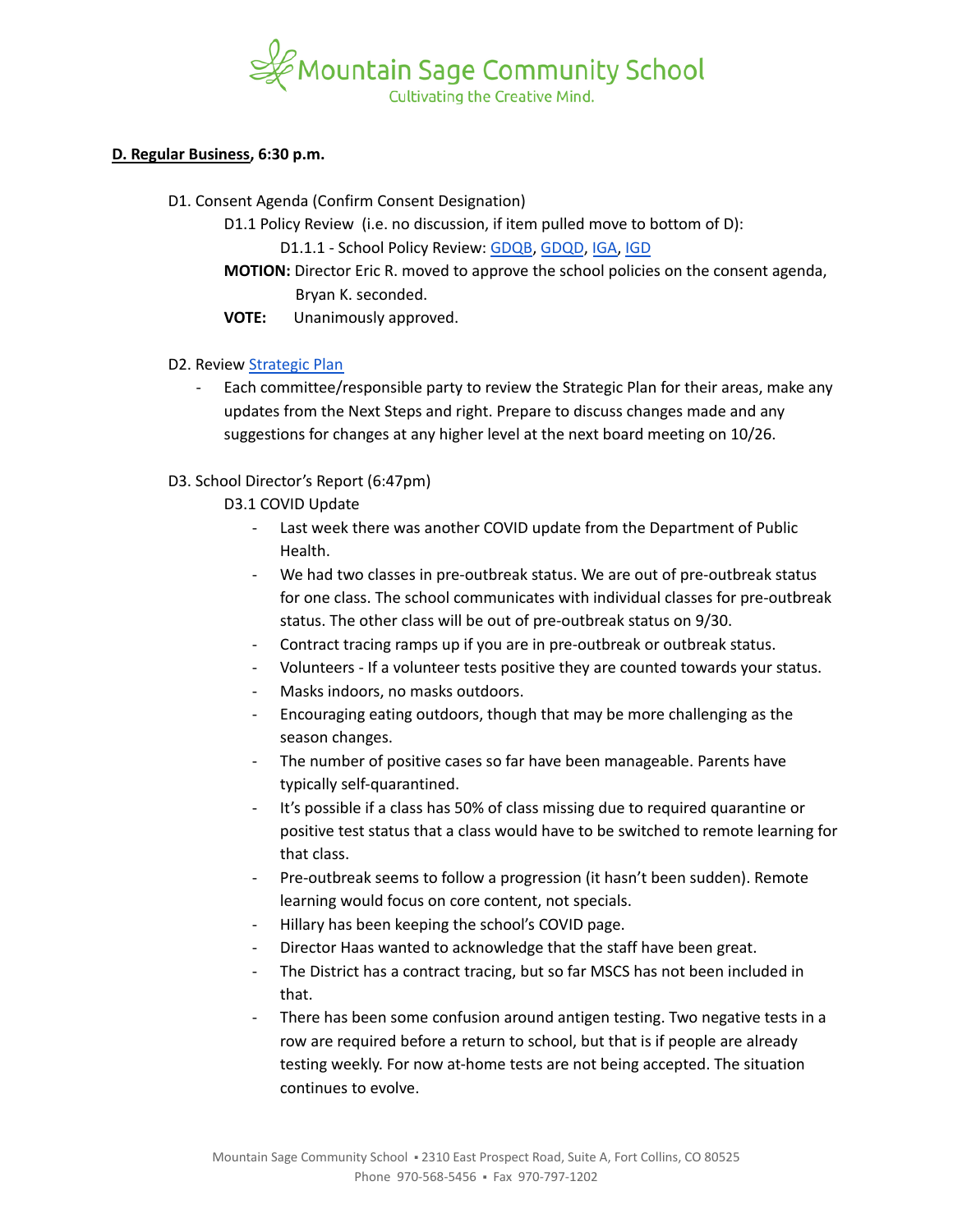

The school is trying to consider the baseline for individual students when it comes to symptoms. For example a student with a history of allergies, that would be taken into consideration.

D3.2 Staff, Students, and Parent Update

- We need substitute teachers. It's difficult to find substitutes and COVID has complicated that due to COVID-related quarantine or symptoms.
- Will have a facilities related position posted soon. It's difficult to hire. The added stress makes retention more of a challenge as well.
- Director Helmericks showed the Board the "Chain of Success" made up of links in the colors of the schools four pillars, which students get to add to when they exhibit helpful behaviors.
- We still have children joining the school as we approach the October count.
- We cannot currently hold a school-wide event in our space which is why the Harvest Festival was changed to Friday, October 1st, as an at-school event. The staff really wanted to preserve the festival in some capacity, including the Dragon pageant.
- Parent circle revitalization.
	- There were a handful of parents at the last meeting. It's still a very different feeling than pre-COVID times.
	- Want to focus on building classroom communities.
	- Winter Warmth Drive
	- Discussions about Lantern Walk. Because it's a smaller group it still seems like a possibility.
	- Discussions about Winter Faire
- D3.3 Unified Improvement Plan
	- Due October 15th
	- Another SAC meeting on October 6th.
	- We don't have test results from last year, so it's difficult to focus on test performance.
	- Focus on professional development and student support.

# D3.4 Enrollment

- Enrollment has been going up, though not likely to get to the levels to meet budget estimates it is getting better.
- Kristen Hundley has taken over enrollment coordination.

D3.5 Fund Development- Thoughts from the Admin Team

- Nancy S. River Song did their last gala as a virtual event and had their best results ever.
- Friends of Mountain Sage is not yet set up as a 501(c)3.
- We are still trying to recruit for the Board, so it's challenging to think about recruiting for a Foundation.
- Hillary Mizia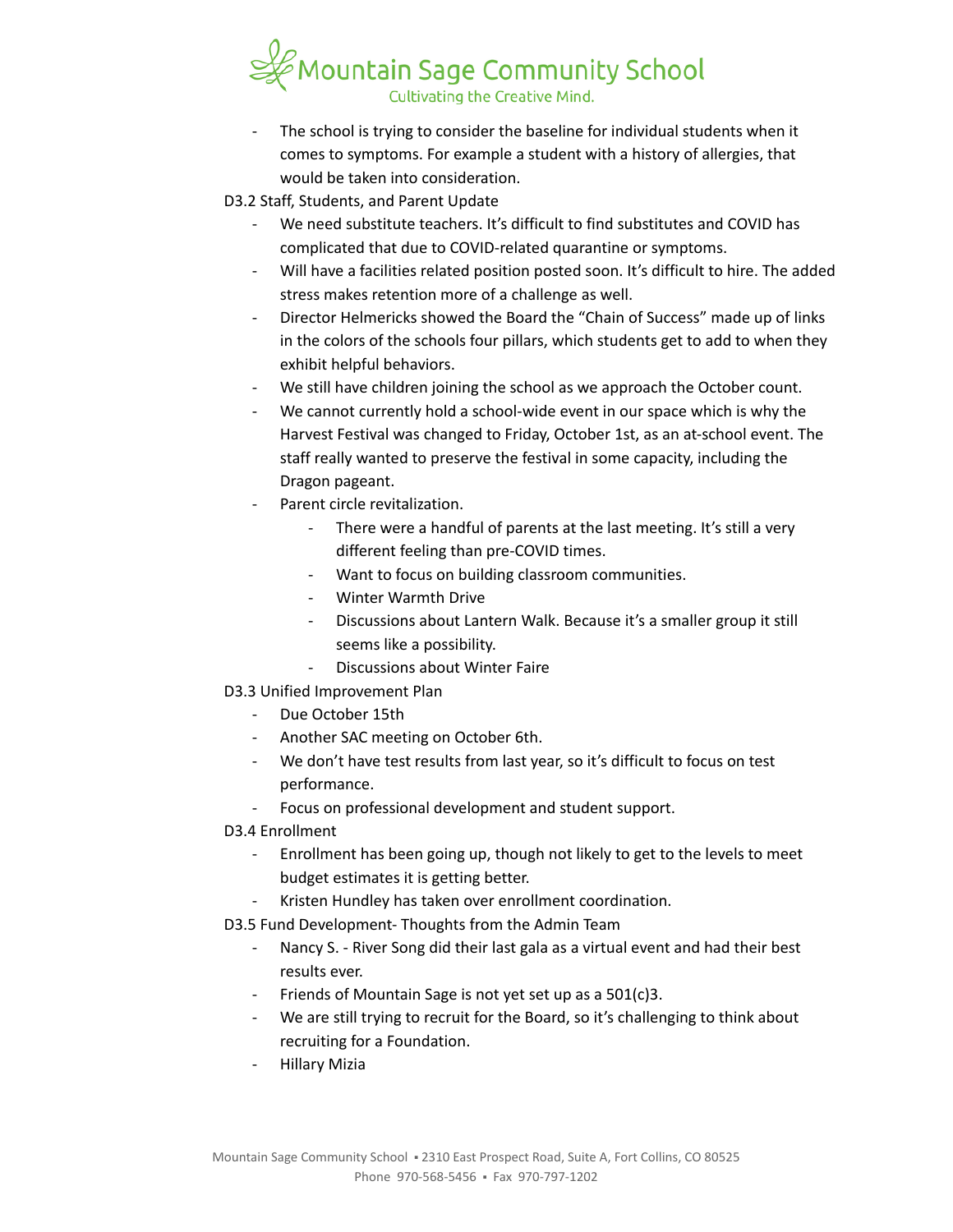

Friends of Mountain Sage as a Foundation is in the works. Working with legal counsel now.

- Genesis of the Foundation
	- As a school we can accept donations, but there are limitations for large-scale fundraising.
	- A separate organization as a  $501(c)3$  can do things the school cannot do.
	- It needs to operate as its own independent  $501(c)3$  organization with its own Board.
	- Focus on donor development/cultivation and large donations.
	- Can pursue grants.
- **Four Tiers** 
	- Foundation large dollar amounts
	- Operational School grants that need to be done by the school.
	- All-Community Fundraising Events Spring Into Our Future for Vans, Gala's, etc. As much about networking as they are about the money because they have not traditionally raised a large amount of money.
	- Parent Direct Scrip, Milk Caps, recurring donations, ... some of which are a very small return for the effort involved.
- If anyone has any ideas for Fundraising we should work with Hillary
- Probably will want to focus on something in Spring.
- All the money raised for the Destination Exploration is still there.
- Beau B. The question of where ownership for this lies. It's an important question and one that we cannot let fall to the wayside.
- Grants We need people to do grant research. We could apply for more grants if we were aware of more opportunities. Liv pays attention to grant information coming from the Colorado League of Charter Schools. Liv thinks we should look at the BEST grant related to our building needs. Liv feels like a grant researcher needs to be tied to the program to understand what grants apply. Hillary - If we were going to spend money on something I don't think it would be a grant writer. A lot of the grants we would apply for you cannot include grant writer fees.
- Possibly a board subcommittee could focus on researching grants.
- We have had some success applying for and getting grants. Grants have to fit into the strategic picture and be worth the effort.
- Beau B. It feels like it is important that we have some kind of sub-committee to focus on at least some aspects of fundraising. Maybe not the same structure as before, but something.
- Ashley H Feel like the Facilities Committee should take a look at potentially owning the BEST grant.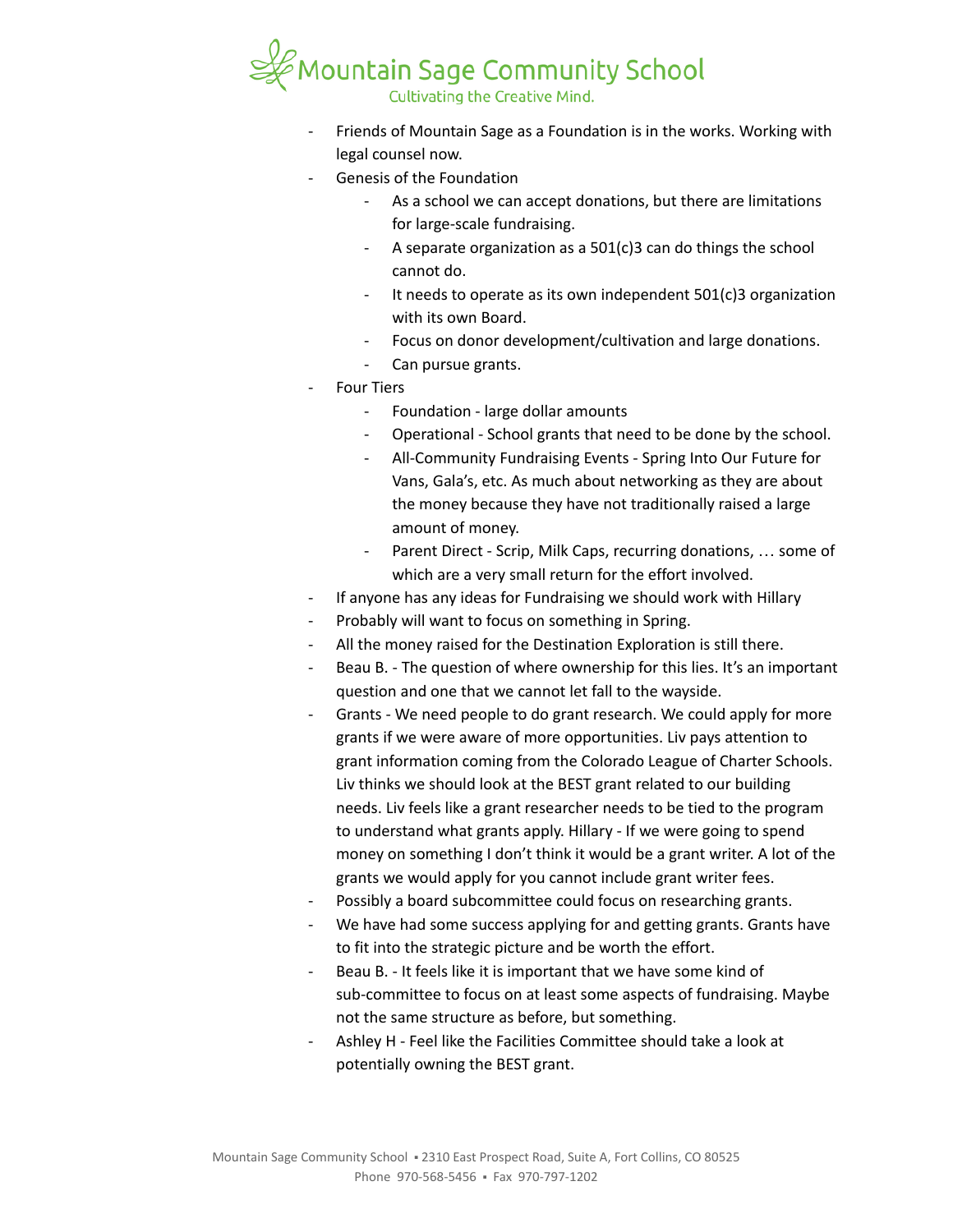

AI: Beau B - Formulate scope of new Board subcommittee focused on strategic financial support development.

D3.6 Miscellaneous

#### D4. Committee Updates

D4.1 - Finance Committee Update ([report](https://docs.google.com/document/d/14Cd46J0j6UxsXxUnjZNzeHrIVRdGPQB_bxN5vyZgIxU)) Committee Chair: Bryan Kimbell - Treasurer

D4.2 - Facilities Committee [\(report\)](https://docs.google.com/document/d/1h4B69xl6H0Zhxotkpli11CiLX3zkelVvyEaJgkyGR3Y) Committee Chair: Ashley Haas Ashley H: It would be helpful if we could graph the student population on a map.

D4.3 - School Accountability Committee Update [\(report](https://docs.google.com/document/d/1cQHzZk37psup_0VHZqHlMASzOVGk-QnEfdCpo1lHMVY)) Committee Chair: Rachael Sudhalter

D4.4 - Logistics Committee Update ([report](https://docs.google.com/document/d/1wC4rBl5uEchnm-agnhP-3HCXLNCpTChbGrpYoYN12Mc)) Committee Chair: Rachael Sudhalter

D4.5 - Policy Discussion

D4.5.1 - PSD Policy Updates (through 8/24/2021): [Summary](https://docs.google.com/document/d/1IRjBW801eKMXwGIBO-RymQYPvB6adrHbo08rNoaCh5M/edit?usp=sharing) D4.5.3 - Policy Review: [IGDA](https://drive.google.com/open?id=1ONFLsWwDw5QlA0qGKI4D_B0HvphriPoS0YBWOq-vUs0), IGE, [IGF-R,](https://drive.google.com/open?id=1miaI655qSVx0mkoge_Ogf0wfQe_WHysQOHWy3E8vP_4) [IHA](https://drive.google.com/open?id=1rMNshX07qFv68v2FzhCZDtcOTvdvQ8-phi6XyMGnv2A)

## D5. Scheduling Matters

D5.1 Items of the Month (see Board [calendar\)](https://docs.google.com/document/d/12S6s-qevYMsnj8Cr2yw6uMO7S7hL3gz2oKvXZk5ZndQ/edit?usp=sharing)

D5.1.1 - First draft of audit to PSD

- D5.1.2 Review School Performance Framework & results from spring CMAS
- D5.1.3 Determine open number of board seats for election

D5.2 - Colorado League of Charter Schools 2021 Leadership [Conference](https://coloradoleague.org/page/ls21?_zs=ct7mc&_zl=832j2): Monday, October 11, 2021 9am - 3pm

D5.3 - Review [Upcoming](https://www.mountainsage.org/calendars/) School Calendar Events, Board Member Attendance

D6. Miscellaneous

#### **E. Closing, 8:30 p.m.**

- E1. Review Action Items
- E2. Call for Final Comments
- E3. Move to Adjourn

**Beau B. adjourned the meeting at 8:31 p.m.**